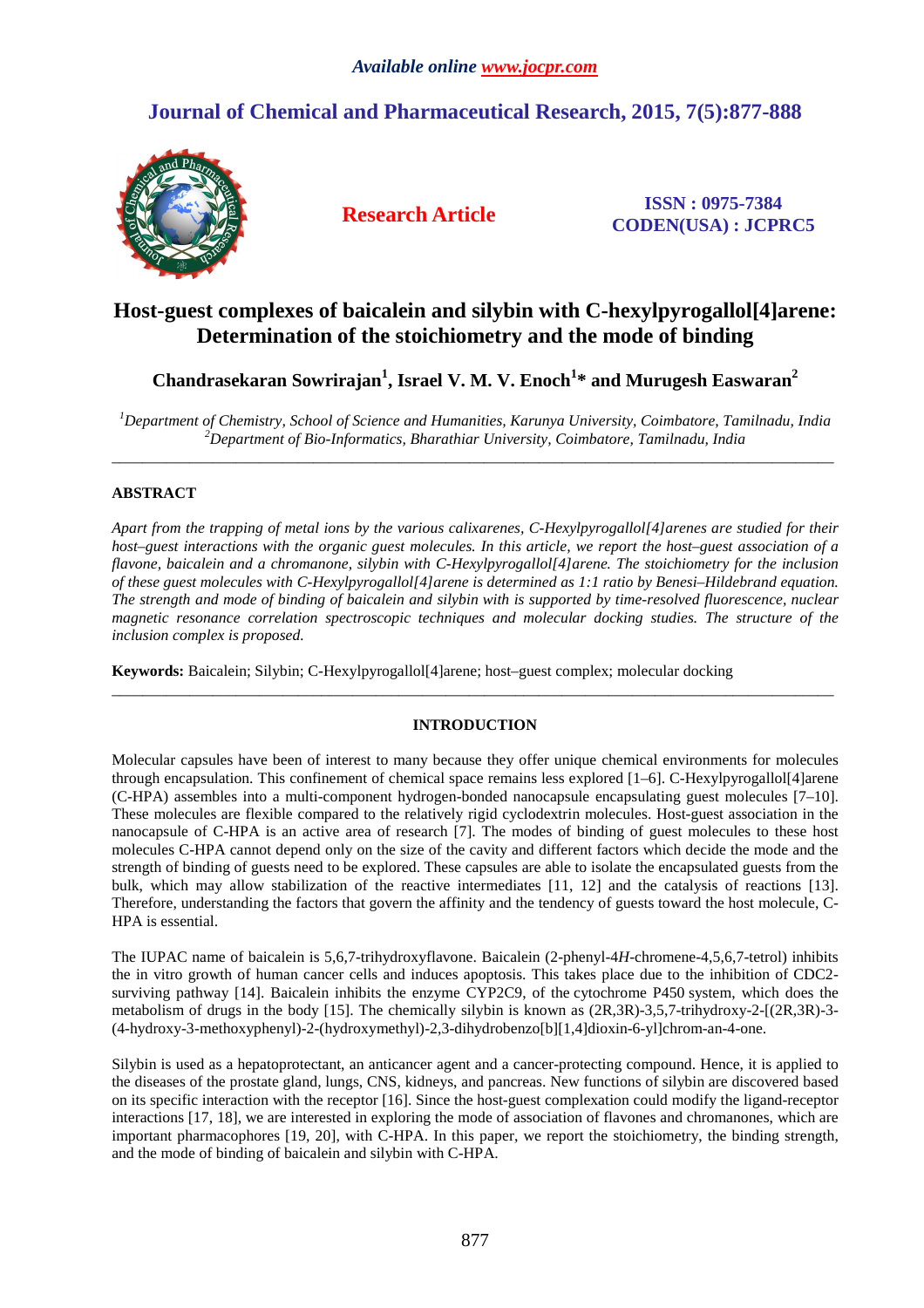## **EXPERIMENTAL SECTION**

*\_\_\_\_\_\_\_\_\_\_\_\_\_\_\_\_\_\_\_\_\_\_\_\_\_\_\_\_\_\_\_\_\_\_\_\_\_\_\_\_\_\_\_\_\_\_\_\_\_\_\_\_\_\_\_\_\_\_\_\_\_\_\_\_\_\_\_\_\_\_\_\_\_\_\_\_\_\_*

## **Chemicals**

Pyrogallol, heptanal, baicalein and silybin were purchased from Sigma–Aldrich, Bangalore, India and used without further purification. Phosphoric acid and sodium hydroxide from Qualigens were used to adjust the various pH solutions. All the solvents and reagents used from Merck were of spectral grade, which were used as received without further purification. Double distilled water was used throughout the experiments.

## **Synthesis of C-hexylpyrogallol[4]arene (C-HPA)**

The synthesis of C-hexylpyrogallol[4]arene is reported [21]. An alcoholic solution of pyrogallol (10 mmol) was acidified with concentrated hydrochloric acid (1.7 ml) at 0 to 5 $^{\circ}$  C. Then heptanal (10 mmol) was added to the reaction mixture and the cold, clear solution was brought to room temperature slowly then refluxed for 8 hours. The C-HPA formed as a brown solid was filtered and dried. The product was re-crystallized with hot methanol.

# **Preparation of Baicalein/C-HPA complex**

A solution of baicalein (0.2 g, 0.74 mmol) and an equimolar amount of C-HPA (0.66 g) were taken in 5 ml of methanol separately. Baicalein was added slowly to the solution of C-HPA at room temperature. The solution was sonicated for 30 min and then warmed at 50° C for 10 min. It was then kept at room temperature for the formation of solid product.

# **Preparation of Silybin/C-HPA complex**

An equal molar (0.52 mmol) proportions of silybin (0.25 g) and C-HPA (0.46 g) were dissolved in 5 ml of methanol separately. A solution of silybin was added slowly to a solution of C-HPA at room temperature. The mixed solution was sonicated in an ultra sonicator for 30 min. and warmed to 50° C for 10 min. Then the mixture was kept at room temperature for two days. The solid obtained was collected and analyzed.

# **Preparation of test solutions**

Test solutions were prepared with double distilled water by appropriate dilution of stock solutions of baicalein (1.48  $\times$  10<sup>-5</sup> mol dm<sup>-3</sup>), silybin (8.29  $\times$  10<sup>-5</sup> mol dm<sup>-3</sup>), and C-HPA (2  $\times$  10<sup>-5</sup> mol dm<sup>-3</sup>) in methanol due to their less solubility in water. The test solutions were having the concentration of methanol as 3 %. The absorption and the fluorescence spectra were recorded for homogeneous test solutions against appropriate blank solutions. The measurement of H<sub>0</sub> and pH value below the pH 2 from a modified Hammett's acidity scale [22]. Various concentrations of sulfuric acid (0.5, 1.0, 2.0, 3.0, and 4.0 mol dm<sup>-3</sup>) were used to vary the acid strength and  $H_0$  values were interpreted from a modified Hammett's acidity scale. All experiments were carried out at ambient temperature of  $25 \pm 2^{\circ}$  C.

## **Instrumentation**

A Jasco V-630, double beam UV–Visible spectrophotometer used to measure the absorbance by using 1cm path length quartz cells. The fluorescence measurements carried out in a Perkin-Elmer spectrofluorimeter (Model: LS55) equipped with a Xenon lamp (120 W) for excitation. Both the excitation and the emission band widths were set up at 4 nm. Time–resolved fluorescence measurements were done on a time-correlated single photon counting HORIBA spectrofluorimeter using an LED source. <sup>1</sup>H NMR and two dimensional Rotating-frame overhauser effect spectroscopy (2D ROESY) spectra were recorded on a Bruker AV III instrument operating at 500 MHz with CDCl<sub>3</sub> as solvent for baicalein/C-HPA and silybin/C-HPA complexes. The chemical shift values are reported in ppm. The 2D ROESY experiments were performed on the prepared solid complexes of baicalein/C-HPA and silybin/C-HPA. The mixing time for ROSEY spectra was 200 ms under the spin lock condition. Tetramethylsilane (TMS) was used as an internal standard. The chemical shift values were obtained downfield from TMS in part per million (ppm). Ultra-sonicator PCI 9L 250H, India was used for sonication. Elico LI 120 pH meter, India was used to adjust various pH solutions.

The three dimensional structure of baicalein, silybin and C-HPA was optimized and the length, breadth of the molecules are measured by using a software RasWin molecular graphics, a product of Rasmol [23] version 2.7.5.2 [Figs. SI 1, SI 2 and SI 3 respectively]. The molecular docking of the guest molecules, baicalein and silybin with the host C-HPA were studied by the Schrödinger suite 2013, update 2, Glide 5.5. In the inclusion complexation study, the molecular docking suggests that the orientation of the guest to the host. The molecular docking study support the inclusion complexation with the glide score (G-score) value, hydrogen bonding value and the hydrophobicity of the host exerts on the guest. The Glide (Grid-based Ligand Docking with Energetics) algorithm [24] approximates a systematic search of active binding sites of the guest with the host binding site using a series of hierarchical filters [25].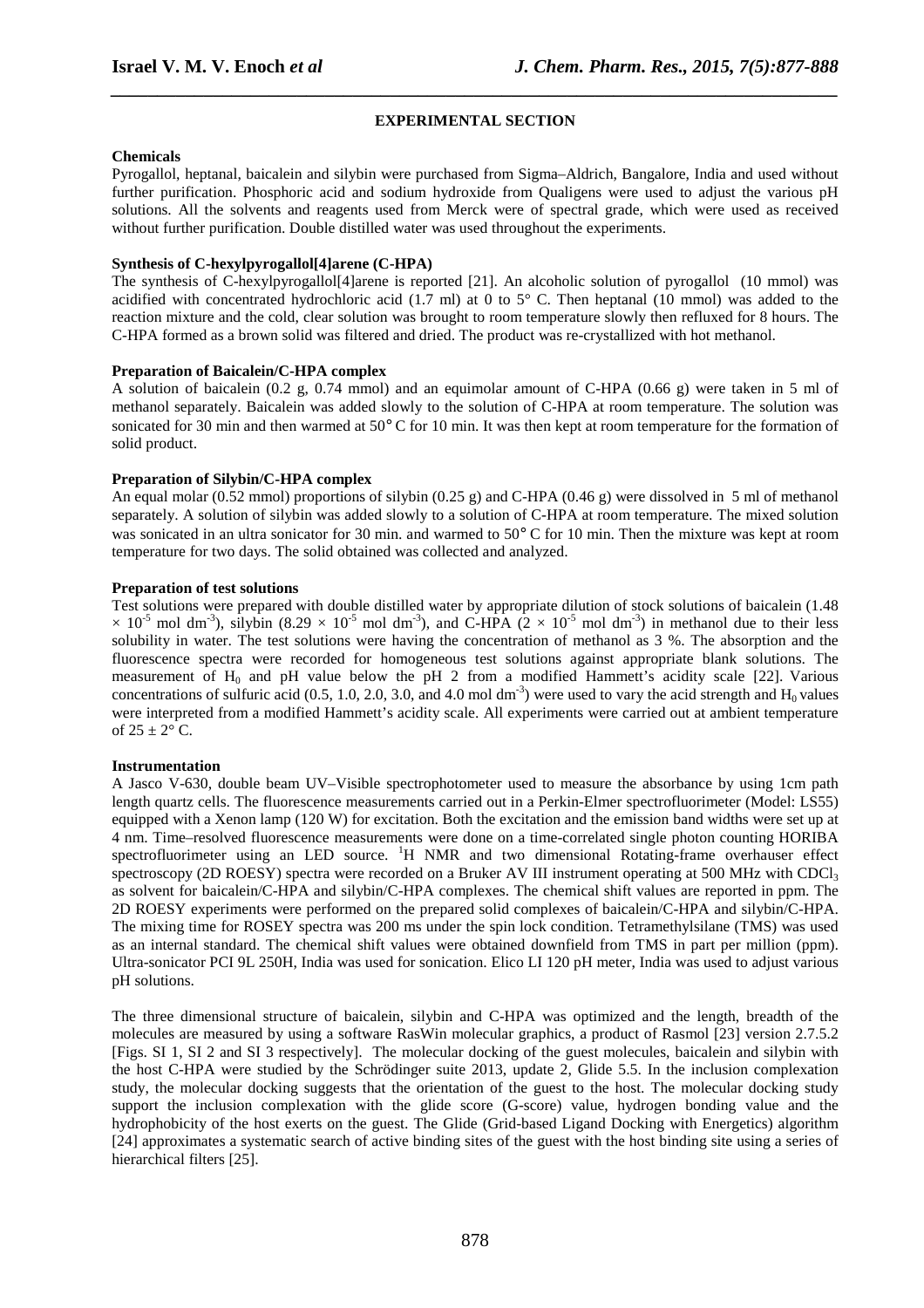#### **RESULTS AND DISCUSSION**

*\_\_\_\_\_\_\_\_\_\_\_\_\_\_\_\_\_\_\_\_\_\_\_\_\_\_\_\_\_\_\_\_\_\_\_\_\_\_\_\_\_\_\_\_\_\_\_\_\_\_\_\_\_\_\_\_\_\_\_\_\_\_\_\_\_\_\_\_\_\_\_\_\_\_\_\_\_\_*

The chemical structures of the guest molecules baicalein, silybin and the host molecule C-hexylpyrogallol[4]arene are given in the Figs. 1 (a), (b) and (c) respectively . The host-guest interactions of the selected system are discussed in the following sections.

#### **Host–guest interaction of Baicalein with C-HPA**

The absorption spectra of baicalein in water and increase in concentrations of C-HPA solution are shown in Fig. 2 (a). The absorption spectrum of baicalein in the absence of C-HPA (0 mol dm<sup>-3</sup>) showed that the n→π<sup>\*</sup> transition band at 321 nm. The hyperchromic shift is observed in the absorption band with the increasing concentration of C-HPA. Also the absorption band is significantly shifted to lower wavelength (2 nm) with the addition of C-HPA. There is enhancement of the absorption band with the blue shift occurred due to the host-guest interactions of baicalein– C-HPA molecules resulted by the inclusion complexation. The absorption and the fluorescence spectral data are given in Table 1. In the fluorescence analysis, there is increase of the two fluorescence bands at 364 and 411 nm observed for baicalein with the addition of C-HPA (0 to  $6.54 \times 10^{-6}$  mol dm<sup>-3</sup>). The fluorescence spectrum is shown in Fig. 2 (b). This increase in fluorescence intensity indicates that the encapsulation of baicalein by C-HPA molecules due to the π electron interactions. The binding constant and the stoichiometry for the baicalein–C-HPA complex are determined by using the Benesi – Hildebrand equation as given in equation (1),

$$
\frac{1}{I - I_0} = \frac{1}{I' - I_0} + \frac{1}{I' - I_0} \frac{1}{K[\text{C}-\text{HPA}]}
$$
(1)

where  $I_0$  is the intensity of fluorescence of baicalein in water, I is the intensity at each concentration of C-HPA, and I' is the intensity of fluorescence at the highest concentration of C-HPA. K is the binding constant. The stoichiometry for the formed baicalein–C-HPA complex is determined as 1:1 ratio from the linearity in the plot of  $1/(I-I_0)$  vs.  $1/[C-HPA]$ . The slope for the straight line obtained is  $2.73 \times 10^{-8}$  with the correlation coefficient (R) = 0.99. The binding constant K is calculated as  $6.71 \times 10^4$  mol<sup>-1</sup> dm<sup>3</sup>.

In order to confirm the inclusion complexation of baicalein with C-HPA are studied by the time–resolved fluorescence spectroscopy. Fig. SI 4 shows that the time-resolved spectrum of baicalein in water, low and high concentrations of C-HPA. The fluorescence decay profiles are compiled in Table 2. The bi-exponential decay is observed in water with the life span of 1.48 and 6.39 ns (Relative amplitude of each state 86.26 and 13.74 respectively). The relative amplitudes of the two state in the presence of C-HPA changed to tri-exponential from that in water. Apparently there is a decrease in relative amplitude of the shorter lifetime state and an increase in the longer lifetime states. These observations suggested that the inclusion complexation of baicalein with C-HPA indeed occurred. The complete encapsulation of guest molecule and the shift of the equilibrium

$$
H + G \quad \Longrightarrow \quad HG \tag{2}
$$

where H, G, and HG refer to the host, guest and the host-guest complex respectively. The complexation shifts the equilibrium towards the right side would result in the relative amplitude getting closer to 100.

Decrease of absorbance of baicalein at 251 nm from the decrease pH 4.6 to the acidic range up to  $H_0$  –1.85 of C-HPA solution results with a corresponding increase at around 315 nm. There is an isosbestic point at 290 nm due to the possible formation of cationic equilibrium of baicalein in C-HPA. All the spectra did not pass through the isosbestic point, specifically below the pH 1.4. This explains that the baicalein molecule is shielded by the host C-HPA and the formation of cationic equilibrium got disturbed at higher acidic condition. Hence this neutral – monocationic form of baicalein is influenced by the C-HPA encapsulation. The ground state  $pK_a$  value is calculated as below,

$$
C_1 = \frac{A(\lambda_1)\varepsilon_2(\lambda_2) - A(\lambda_2)\varepsilon_2(\lambda_1)}{\varepsilon_2(\lambda_1)\varepsilon_2(\lambda_2) - \varepsilon_1(\lambda_2)\varepsilon_2(\lambda_1)}
$$
(3)  
C<sub>2</sub> = C<sub>T</sub> - C<sub>1</sub> (4)

where C<sub>T</sub> is the total concentration of the compound in both forms and  $\varepsilon_1(\lambda_1)$ ,  $\varepsilon_2(\lambda_2)$ ,  $\varepsilon_2(\lambda_1)$ ,  $\varepsilon_2(\lambda_2)$  are the molar extinction coefficients of the protonated and neutral forms at wavelengths  $\lambda_1$  and  $\lambda_2$  respectively.

$$
pK_a = pH + log C_1/C_2 \tag{5}
$$

The calculated  $pK_a$  value is 0.14.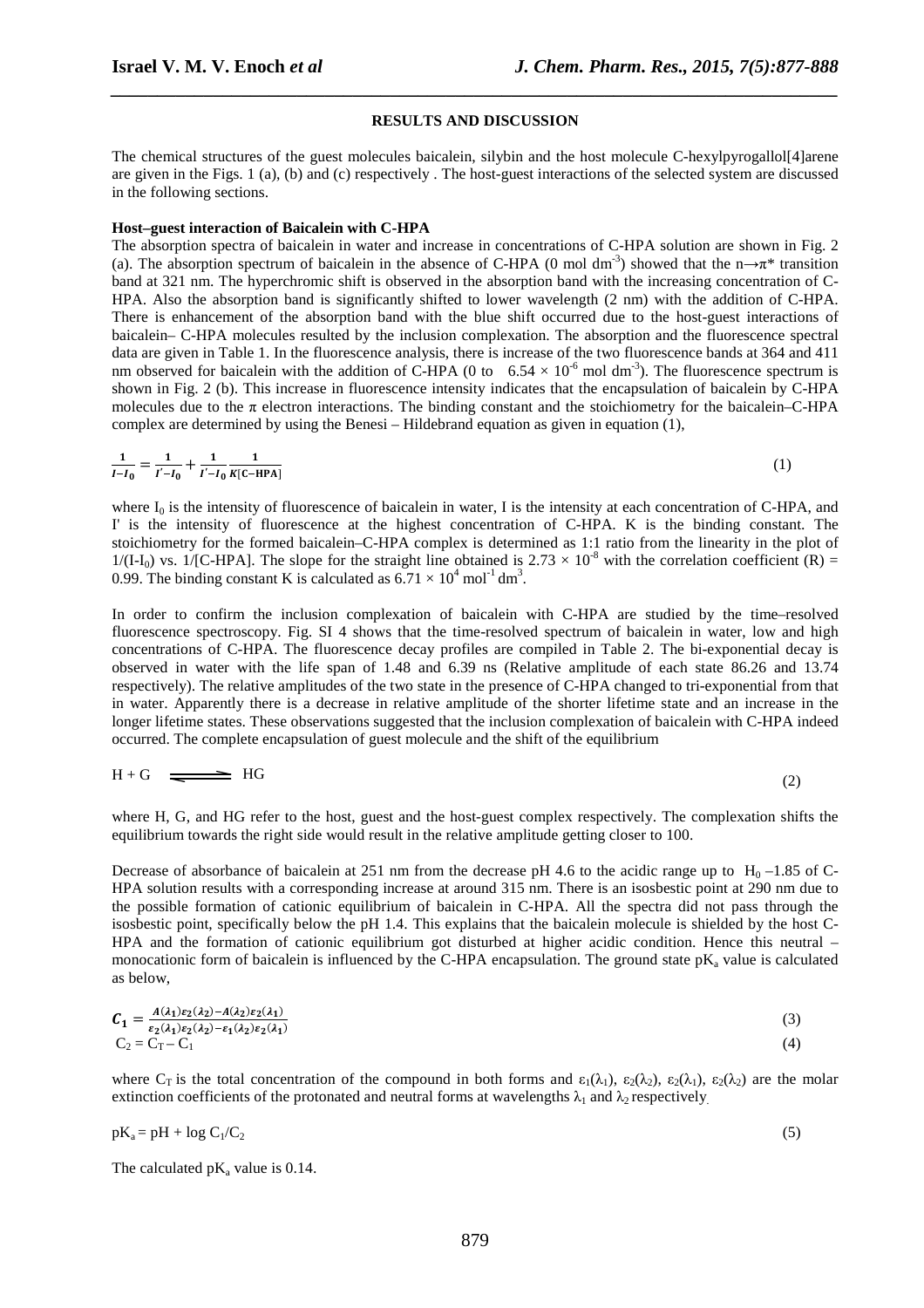| Conc. of C-HPA,<br>$(mod \text{ } dm^{-3})$ | Absorption maximum<br>(nm) | Absorbance | Fluorescence maximum<br>(nm) | Fluorescence signal |
|---------------------------------------------|----------------------------|------------|------------------------------|---------------------|
|                                             | 321.0                      | 0.019      | 364.0                        | 1195.22             |
| $1.48 \times 10^{-7}$                       | 321.0                      | 0.035      | 364.0                        | 1236.35             |
| $9.48 \times 10^{-7}$                       | 320.0                      | 0.041      | 364.0                        | 1309.81             |
| $4.14 \times 10^{-6}$                       | 320.0                      | 0.053      | 362.0                        | 1400.17             |
| $4.94 \times 10^{-6}$                       | 320.0                      | 0.059      | 360.0                        | 1503.79             |
| $5.74 \times 10^{-6}$                       | 319.0                      | 0.071      | 359.0                        | 1596.37             |
| $6.54 \times 10^{-6}$                       | 319.0                      | 0.079      | 356.0                        | 1691.01             |

**Table 1: Absorption and fluorescence spectral data of baicalein in various concentrations of C-hexylpyrgallol[4]arene (C-HPA)** 

*\_\_\_\_\_\_\_\_\_\_\_\_\_\_\_\_\_\_\_\_\_\_\_\_\_\_\_\_\_\_\_\_\_\_\_\_\_\_\_\_\_\_\_\_\_\_\_\_\_\_\_\_\_\_\_\_\_\_\_\_\_\_\_\_\_\_\_\_\_\_\_\_\_\_\_\_\_\_*

**Table 2: Time–resolved fluorescence spectral data of baicalein in water and C-hexylpyrgallol[4]arene (C-HPA)** 

| Conc. of C-HPA<br>$(mod \text{ } dm^{-3})$ | Lifetime<br>(s)        | Relative Amplitude<br>$(\% )$ | $\chi$ 2 | Standard deviation<br>(s) |
|--------------------------------------------|------------------------|-------------------------------|----------|---------------------------|
| $\Omega$                                   | $1.48 \times 10^{-9}$  | 86.26                         | 1.15     | $5.89 \times 10^{-11}$    |
|                                            | $6.40 \times 10^{-9}$  | 13.74                         |          | $6.07 \times 10^{-11}$    |
| $1.60 \times 10^{-7}$                      | $2.16 \times 10^{-9}$  | 60.86                         | 1.07     | $3.73 \times 10^{-11}$    |
|                                            | $7.51 \times 10^{-10}$ | 14.83                         |          | $2.55 \times 10^{-11}$    |
|                                            | $1.16 \times 10^{-8}$  | 24.31                         |          | $7.70 \times 10^{-11}$    |
| $6.60 \times 10^{-6}$                      | $3.29 \times 10^{-9}$  | 37.17                         | 1.10     | $1.48 \times 10^{-10}$    |
|                                            | $1.14 \times 10^{-9}$  | 32.65                         |          | $1.50 \times 10^{-11}$    |
|                                            | $1.23 \times 10^{-8}$  | 30.18                         |          | $8.77 \times 10^{-11}$    |

**Table 3: <sup>1</sup>H NMR spectral data of C-hexylpyrgallol[4]arene (C-HPA), baicalein and silybin complexes with C-hexylpyrgallol[4]arene** 

|                                      | C-HPA                    |                               | Baicalein-C-HPA complex  |                                   | Silybin-C-HPA complex    |
|--------------------------------------|--------------------------|-------------------------------|--------------------------|-----------------------------------|--------------------------|
| Position of protons                  | Chemical shift, $\delta$ | Position of                   | Chemical shift, $\delta$ | Position of                       | Chemical shift, $\delta$ |
|                                      | (ppm)                    | protons                       | (ppm)                    | protons                           | (ppm)                    |
| C- Hexyl chain:                      |                          | Benzopyran ring:              |                          | $A - Ring:$                       |                          |
| Methyl protons                       | 0.93                     | $3-CH$                        | 6.92                     | 3-Hydroxyl                        | 5.79                     |
| Methylene protons                    | $1.28 - 1.45$            | 8-CH                          | 6.68                     | 5-Hydroxyl                        | 12.08                    |
| $CH$ – linked in pyrogallol<br>rings | $2.21 - 2.28$            | $5-OH$<br>12.66<br>7-Hydroxyl |                          |                                   | 10.90                    |
|                                      |                          | $6-OH$                        | 8.84                     | $2-CH$                            | 5.03                     |
|                                      |                          | $7-OH$                        | 10.62                    | $3-CH$                            | 4.60                     |
|                                      |                          |                               |                          | $6-CH$                            | 5.89                     |
|                                      |                          |                               |                          | 8-CH                              | 5.91                     |
| Pyrogallol unit:                     |                          | Aromatic<br>protons:          |                          | $B - Ring$ :                      |                          |
| Aromatic protons                     | 7.49                     | 13, 15 & 14                   | $7.49 - 7.58$            | $2'$ -CH                          | 4.91                     |
| Hydroxyl protons                     | 6.86, 6.90 and 8.80      | 12 & 16                       | 7.86 - 7.92              | $3'$ -CH                          | 4.20                     |
|                                      |                          |                               |                          | 3'-substituted<br>CH <sub>2</sub> | 3.83                     |
|                                      |                          |                               |                          | 3'-substituted OH                 | 1.92                     |
|                                      |                          |                               |                          | $C -$ Ring:                       |                          |
|                                      |                          |                               |                          | Methoxy proton                    | 3.80                     |
|                                      |                          |                               |                          | 4"-Hydroxyl                       | $9.10 - 9.30$            |
|                                      |                          |                               |                          | Aromatic protons                  | $6.71 - 7.10$            |

#### **Table 4: Absorption and fluorescence spectral data of silybin in various concentrations of C-hexylpyrgallol[4]arene (C-HPA)**

| Conc. of C-HPA<br>$(mod \text{ } dm^{-3})$ | Absorption maximum<br>(nm) | Absorbance | Fluorescence maximum<br>(nm) | Fluorescence signal |
|--------------------------------------------|----------------------------|------------|------------------------------|---------------------|
|                                            | 325.0                      | 0.110      | 425.0                        | 58.08               |
| $2.50 \times 10^{-6}$                      | 323.0                      | 0.150      | 423.0                        | 62.16               |
| $6.50 \times 10^{-6}$                      | 322.0                      | 0.222      | 423.0                        | 67.18               |
| $1.00 \times 10^{-5}$                      | 322.0                      | 0.267      | 423.0                        | 69.76               |
| $1.40 \times 10^{-5}$                      | 322.0                      | 0.346      | 423.0                        | 70.31               |
| $1.80 \times 10^{-5}$                      | 322.0                      | 0.396      | 423.0                        | 70.49               |
| $2.20 \times 10^{-5}$                      | 322.0                      | 0.444      | 423.0                        | 70.86               |
| $3.00 \times 10^{-5}$                      | 322.0                      | 0.543      |                              |                     |

**Table 5: Time–resolved fluorescence spectral data of silybin in water and C-hexylpyrgallol[4]arene (C-HPA)** 

| Conc. of C-HPA (mol dm <sup>-3</sup> ) | Lifetime $(s)$        | Relative Amplitude (%) | γ2   | Standard deviation (s) |
|----------------------------------------|-----------------------|------------------------|------|------------------------|
|                                        | $1.78 \times 10^{-9}$ | 58.98                  | 1.11 | $1.07 \times 10^{-11}$ |
|                                        | $7.62 \times 10^{-9}$ | 41.02                  |      | $5.65 \times 10^{-11}$ |
| $2.5 \times 10^{-6}$                   | $1.74 \times 10^{-9}$ | 51.66                  | 1.03 | $1.42 \times 10^{-11}$ |
|                                        | $8.85 \times 10^{-9}$ | 48.34                  |      | $3.56 \times 10^{-11}$ |
| $3.0 \times 10^{-5}$                   | $1.53 \times 10^{-9}$ | 51.54                  | 1.13 | $1.41 \times 10^{-11}$ |
|                                        | $1.03 \times 10^{-8}$ | 48.46                  |      | $3.55 \times 10^{-11}$ |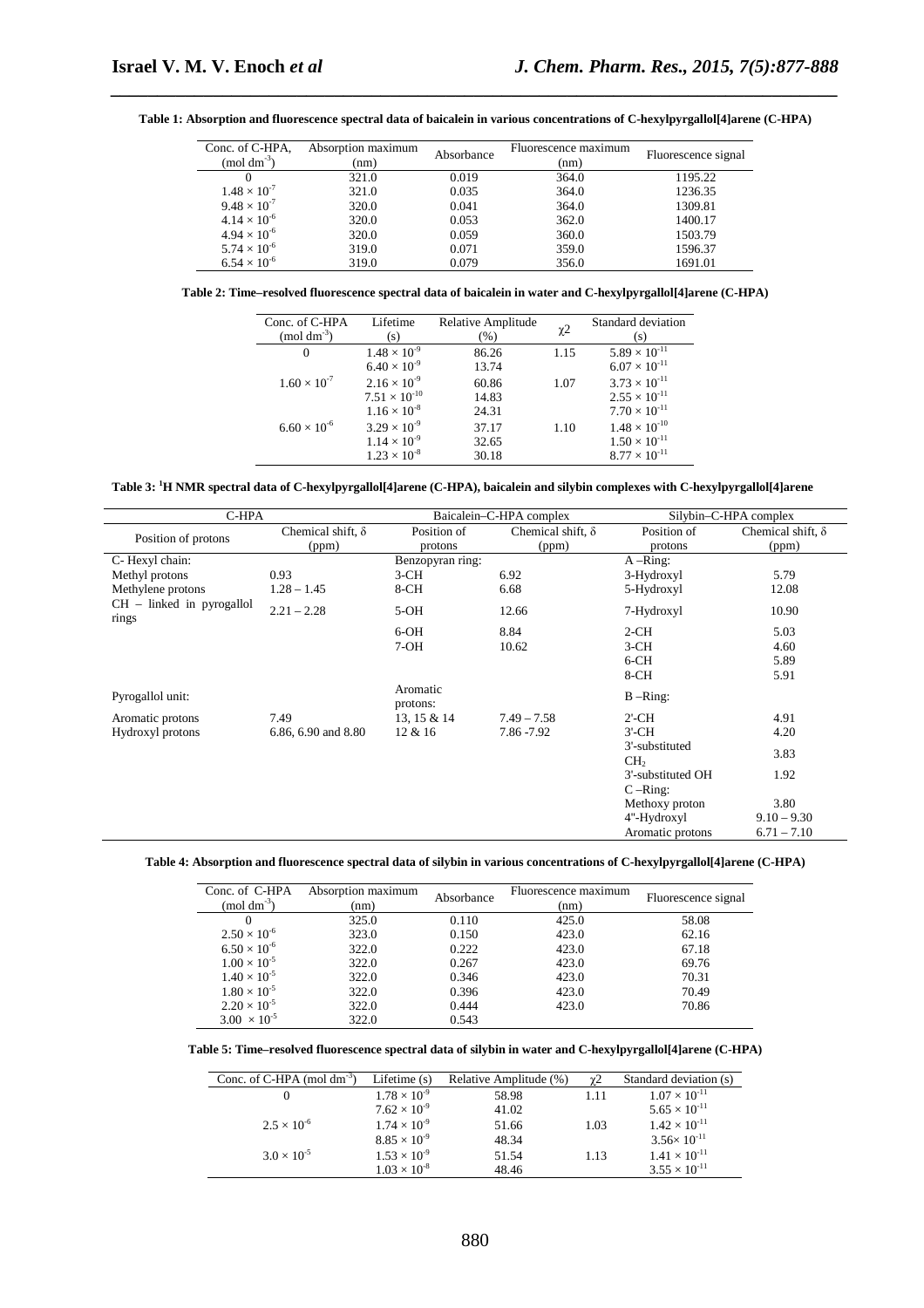

**Fig. 1 (a). Structural representation of baicalein (b). Structural representation of silybin (c). Structural representation of C-Hexylpyrogallol[4]arene** 

*\_\_\_\_\_\_\_\_\_\_\_\_\_\_\_\_\_\_\_\_\_\_\_\_\_\_\_\_\_\_\_\_\_\_\_\_\_\_\_\_\_\_\_\_\_\_\_\_\_\_\_\_\_\_\_\_\_\_\_\_\_\_\_\_\_\_\_\_\_\_\_\_\_\_\_\_\_\_*

**Fig. 2 (a). Absorption spectra of baicalein at various concentrations of C-Hexylpyrogallol[4]arene (b). Fluorescence spectra of baicalein at various concentrations of C-Hexylpyrogallol[4]arene** 



The effect of acid strength on the fluorescence emission of baicalein in the presence of C-HPA is studied. The addition of protons to baicalein causes a quenching of fluorescence at the wavelength 410 nm. This may be a case of proton–induced fluorescence quenching of baicalein in C-HPA. At a longer wavelength, there is formation of a new band at 445 nm which becomes more distinct below  $H_0$  –0.84. This is due to the formation of cationic species of baicalein and it should be exists in an equilibrium. But the equilibrium shift happens at higher acid concentration  $(H_0)$ –0.84) and did not meet at an isosbestic point. This is due to the influence of C-HPA host molecule on the acidification of baicalein and this is evident that the baicalein involved in the host-guest interactions with C-HPA. The excited state  $pK_a$  is calculated as  $-1.5$  from the sigmoidal fluorimetric titration curve and the plot of  $1/I_0$  vs.  $H<sub>0</sub>/pH$  is given in Fig. 3 (a).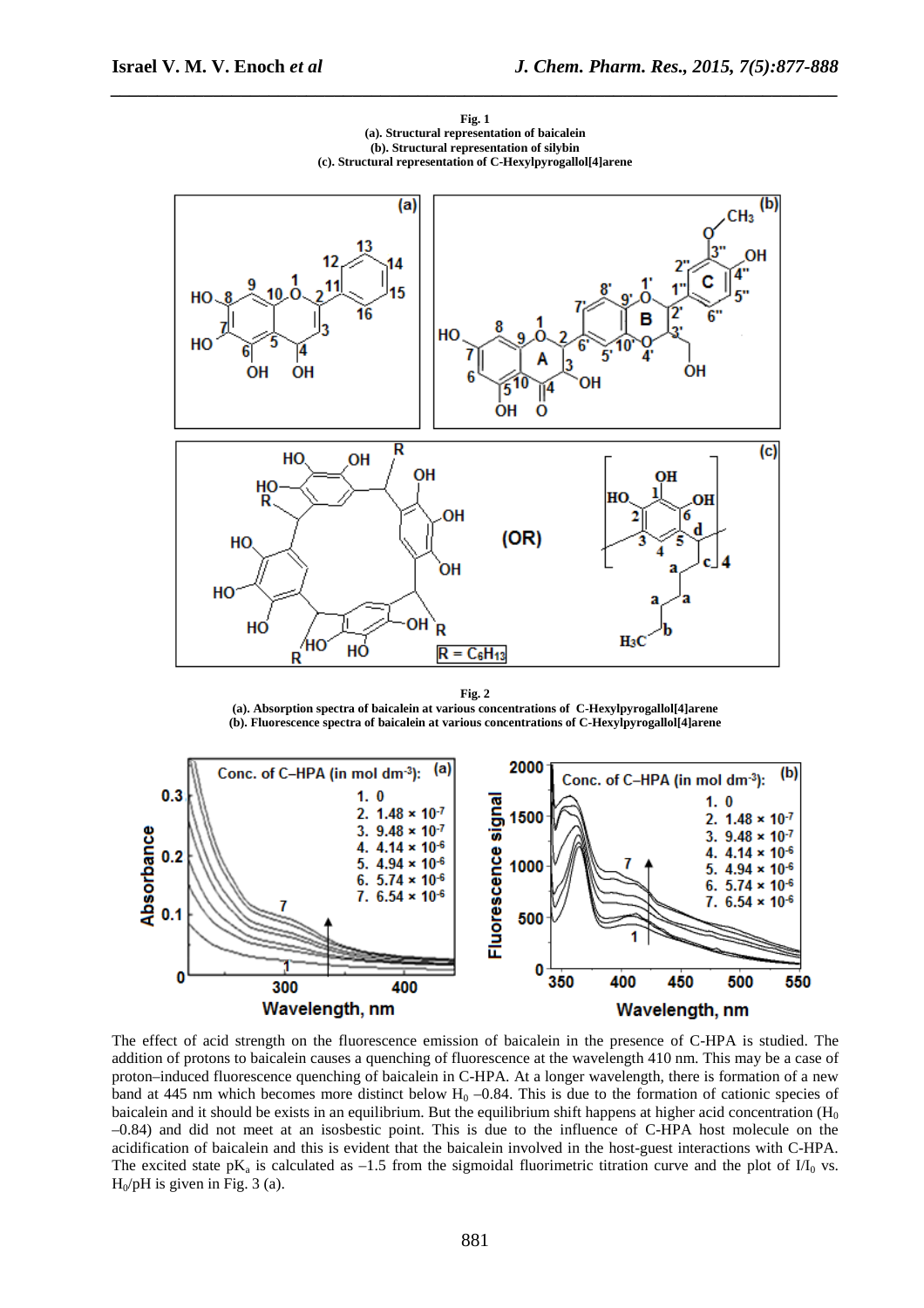NMR spectroscopic technique is utilized to substantiate the host–guest interactions of baicalein with C-HPA and the mode of encapsulation. The 2D ROESY spectrum is shown in Fig. 4. The <sup>1</sup>H NMR spectral chemical shift values of C-HPA, baicalein–C-HPA and silybin–C-HPA complexes are compiled in the Table 3. In the 2D ROESY spectra, off-diagonal peaks were observed for the spatial interactions of inter and intra molecular interactions of baicalein and C-HPA. The host–guest interactions of baicalein–C-HPA complex resulted with a cross peak at the chemical shift of 8.84 ppm in the abscissa and the 4.37 ppm in the ordinate axes are marked by circle symbol in Fig. 4. This signal obtained by the close proximity between the hydroxyl group (at position 6) of baicalein and the CH (labeled 'd') proton of C-HPA which is the linker for the pyrogallol units. Such a CH protons of C-HPA are exists in the inner rim of the C-HPA, they were cross correlated to the hydroxyl proton of baicalein molecule.

*\_\_\_\_\_\_\_\_\_\_\_\_\_\_\_\_\_\_\_\_\_\_\_\_\_\_\_\_\_\_\_\_\_\_\_\_\_\_\_\_\_\_\_\_\_\_\_\_\_\_\_\_\_\_\_\_\_\_\_\_\_\_\_\_\_\_\_\_\_\_\_\_\_\_\_\_\_\_*





The mode of binding of baicalein to C-HPA concluded by the ROESY NMR correlation results is evidenced by the molecular docking studies. The molecular docking poses for the hydrogen bonding and the hydrophobic interactions are shown in Fig. SI 5. The molecular docking of baicalein with C-HPA study resulted with good correlations results viz., the G-score value is  $-4.7$  kcal mol<sup>-1</sup> and hydrogen bonding interaction score is  $-2.37$  kcal mol<sup>-1</sup>. The hydroxyl groups of baicalein involved in the hydrogen bonding interactions with the hydroxyls of C-HPA. The docking results support the orientation of the inclusion of baicalein is occurred through the chromenetetrol moiety to the host, C-HPA.

From the NMR results discussed in the preceding paragraph, the hydroxyl groups of baicalein are involved in the inclusion complex formation. Hence, the host molecule should encapsulate baicalein from the chromenetetrol moiety. Again, the hydrogen bonding is possible if only the host structure approaches baicalein from the chromenetetrol part. With the detailed discussions of the obtained results suggested that the structure for the baicalein–C-HPA complex and it is proposed as in Fig. 5 (a).

#### **Host–guest interaction of Silybin with C-HPA**

The absorption and the fluorescence spectral data are given in Table 4. The absorption spectrum of silybin with various amounts of C-HPA is shown Fig. 6 (a). There are two distinct absorption maxima observed in the spectrum of silybin, viz., 284 and 325 nm are corresponding to the  $\pi \rightarrow \pi^*$  and  $n \rightarrow \pi^*$  transitions respectively. There is a continuous enhancement (hyperchromic shift) observed at both the absorption maxima of silybin while increase in concentration of C-HPA. The enhancement of the absorbance is resulted by the host–guest complex formation of silybin–C-HPA. The longer wavelength band got shifted significantly by 3 nm towards the blue region with the addition of C-HPA. This bathochromic shift is characteristic of the light absorbing chromophore dislodging from a polar solvent environment to a less-polar C-HPA microenvironment. The apolar nature of C-HPA cavity is raised owing to a rich π electron density. The fluorescence spectrum of silybin showed an increase in the intensity upon the addition of C-HPA in increasing concentrations and it is displayed in Fig. 6 (b). Two fluorescence bands of silybin are observed at 366 and 415 nm in water. The addition of C-HPA to silybin the fluorescence intensity is enhanced in the both bands. A significant (2 nm) blue shift of longer wave length band is observed while the addition of C-HPA. This is due to the dislodging of the silybin molecule from the polar water cage to the apolar microenvironment of the host system. A linearity in the Benesi – Hildebrand plot with the slope value is  $7.96 \times 10^{-7}$  and the correlation co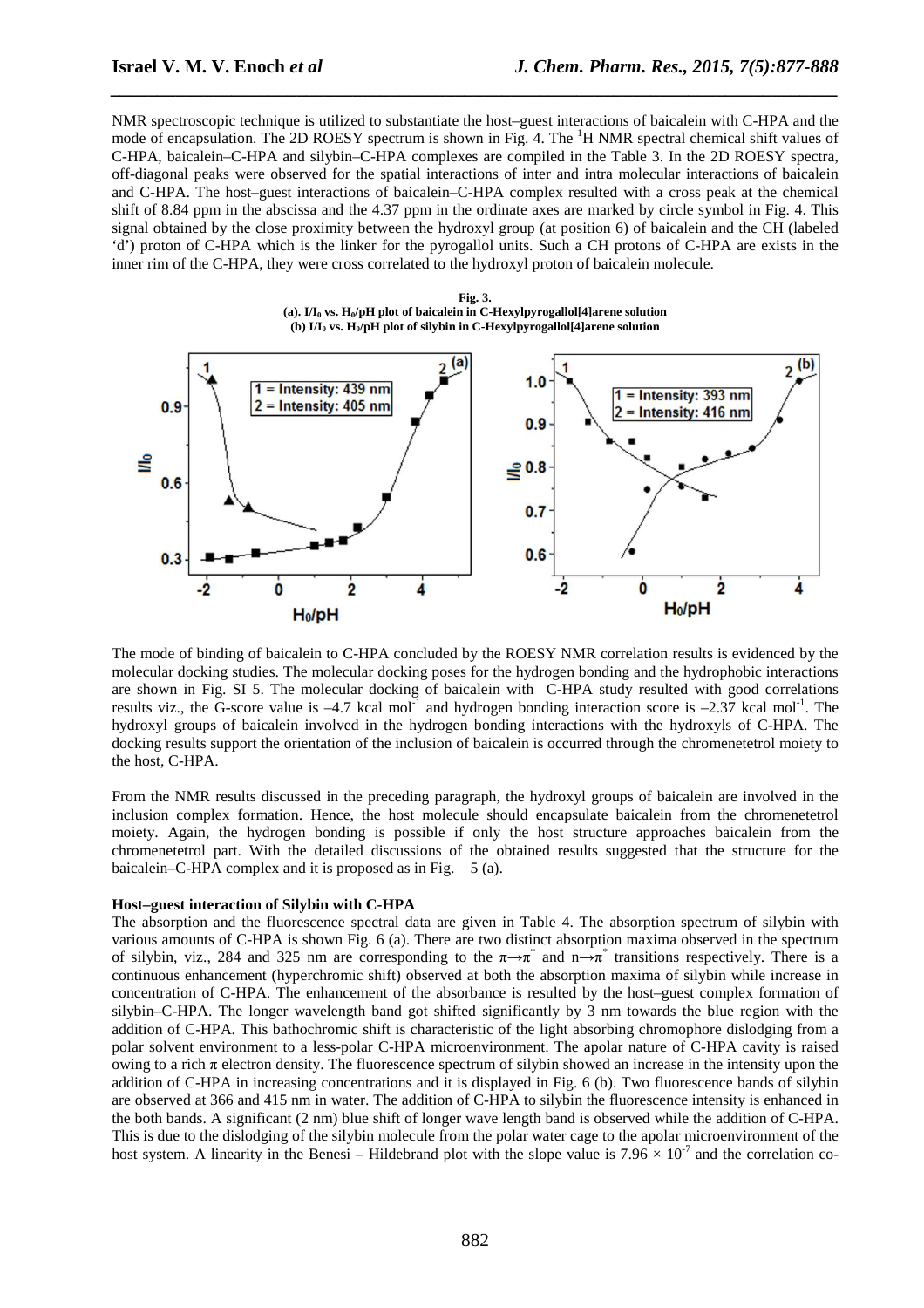efficient  $(R) = 0.99$  resulted to the 1:1 stoichiometry for the silybin–C-HPA complex. The binding constant  $(K)$ calculated is  $4.99 \times 10^4$  mol<sup>-1</sup> dm<sup>-3</sup>.

*\_\_\_\_\_\_\_\_\_\_\_\_\_\_\_\_\_\_\_\_\_\_\_\_\_\_\_\_\_\_\_\_\_\_\_\_\_\_\_\_\_\_\_\_\_\_\_\_\_\_\_\_\_\_\_\_\_\_\_\_\_\_\_\_\_\_\_\_\_\_\_\_\_\_\_\_\_\_*



**Fig. 4. 2D ROESY spectra of baicalein–C-Hexylpyrogallol[4]arene complex** 

**Fig. 5 (a). Schematic representation of baicalein–C-Hexylpyrogallol[4]arene complex (b). Schematic representation of silybin–C-Hexylpyrogallol[4]arene complex** 



Figure SI 6 shows the time-resolved fluorescence spectra of silybin in water and increase in concentration of C-HPA. The lifetime, relative amplitude, χ2 and standard deviation spectral data of silybin–C-HPA complex are compiled in Table 5. In water silybin shows bi-exponential decay with the lifetimes of 1.77 and 7.62 ns with the relative amplitudes of 58.98 and 41.02 respectively. The silybin decay profile showed a decrease in the shorter lifetime species and an increase in the longer one by the added C-HPA. The increased lifetime and the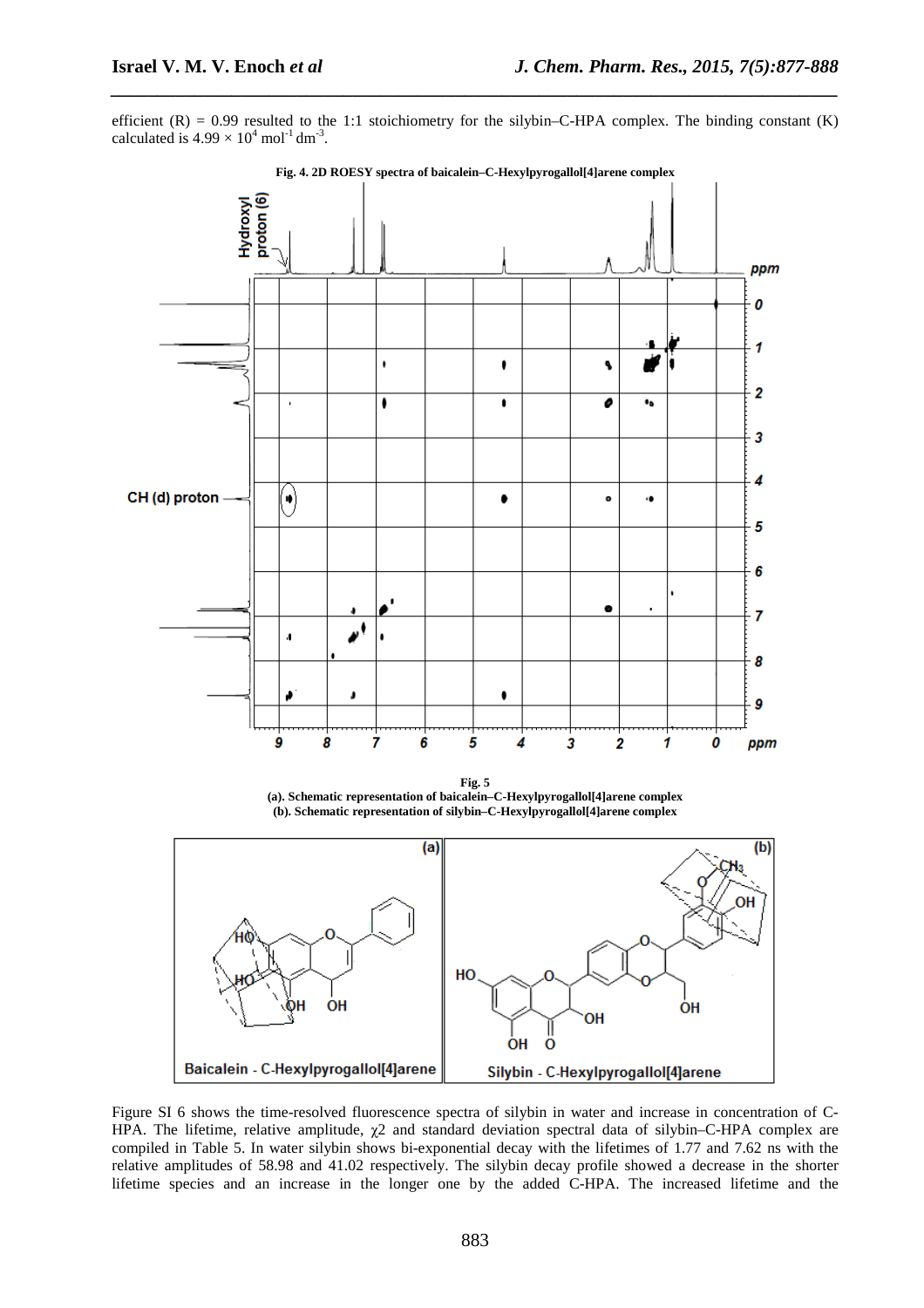corresponding change in the relative amplitudes of the newly formed species which is due to the complex formation of silybin with C-HPA.

*\_\_\_\_\_\_\_\_\_\_\_\_\_\_\_\_\_\_\_\_\_\_\_\_\_\_\_\_\_\_\_\_\_\_\_\_\_\_\_\_\_\_\_\_\_\_\_\_\_\_\_\_\_\_\_\_\_\_\_\_\_\_\_\_\_\_\_\_\_\_\_\_\_\_\_\_\_\_*



**Fig. 6 (a). Absorption spectra of silybin at various concentrations of C-Hexylpyrogallol[4]arene (b). Fluorescence spectra of silybin at various concentrations of C-Hexylpyrogallol[4]arene** 

**Fig. 7. 2D ROESY spectra of silybin–C-Hexylpyrogallol[4]arene complex** 



The absorption spectrum of silybin in the presence of C-HPA at various  $H_0$ pH values is recorded. Decrease of pH from 4 resulted in a decrease of absorbance at the wavelength 282 nm. The absorbance band quenches continuously on the acidification and there was no formation of a monocation band observed. It is due to the silybin molecule shielded by C-HPA host molecule and restricts to the silybin molecule to protonate in the ground state. But this was occurred in the excited energy state and it was monitored by fluorescence spectroscopy.

The quenching of fluorescence of silybin with C-HPA was observed at 417 nm by the decrease of pH from 4. The fluorescence quenching occurred owing to the proton–induced and then there was formation of the monocation fluorescence band at 394 nm from the acidic range  $H_0 - 0.26$ . The blue shift of fluorescence band was observed due to the equilibrium between the neutral–monocationic forms of the silybin in C-HPA complex. The excited state  $pK_a$ of this equilibrium was obtained from the fluorimetric curve as  $-1.3$  and it is displayed in Fig. 3 (b). In this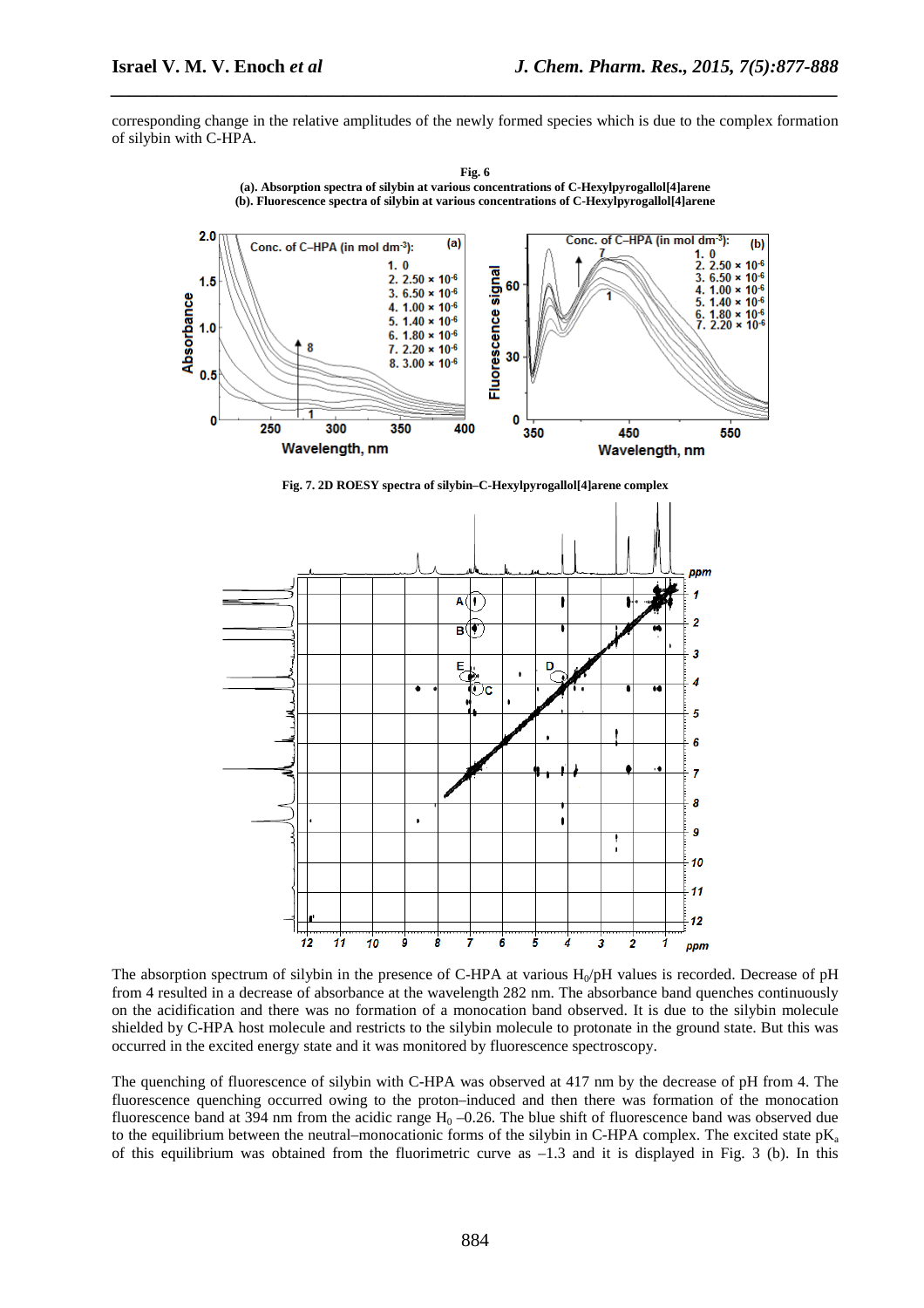fluorimetric titration plot, the quenching of fluorescence occurred completely to the neutral form and then the formation of monocation species.

*\_\_\_\_\_\_\_\_\_\_\_\_\_\_\_\_\_\_\_\_\_\_\_\_\_\_\_\_\_\_\_\_\_\_\_\_\_\_\_\_\_\_\_\_\_\_\_\_\_\_\_\_\_\_\_\_\_\_\_\_\_\_\_\_\_\_\_\_\_\_\_\_\_\_\_\_\_\_*



**Fig. SI 1. Length and breadth of the baicalein molecule measured using RasMol** 

**Fig. SI 2. Length and breadth of the silybin molecule measured using RasMol** 



Figure 7 shows the 2D ROESY spectrum for the inclusion complex of silybin in C-HPA. The diagonal and offdiagonal peaks were obtained for the correlations of silybin and C-HPA protons. There were cross peaks found for the cross correlations of the aromatic protons (chemical shift,  $\delta$  6.71 to 6.90 ppm) of silybin molecule with the protons of hexyl chain in C-HPA viz., (i) the methylene protons of 'c' ( $\delta = 2.16$  ppm), (ii) the methylene protons of 'a', 'b' ( $\delta$  = 1.15 to 1.39 ppm) and (iii) the CH protons of 'd' ( $\delta$  = 4.18 ppm). These cross peaks are labeled as A, B and C respectively in Fig. 7. Since the C-HPA molecule having four hexyl chains at their lower rim of the cavity, these methylene and methyne protons are being closeness to the aromatic protons of silybin while it is encapsulated by C-HPA. The methylene protons substituted in the dioxo ring (position 3',  $\delta = 3.83$  ppm) and the methoxy protons (substituted in the 4-hydroxyphenyl,  $\delta = 3.80$  ppm) of silybin gave the cross peaks with (i) the CH (position 'd') protons of C-HPA which is exist at lower rim of C-HPA (ii) the hydroxyl protons of 2 & 3 of pyrogallol units ( $\delta$  = 6.89 to 7.02 ppm) which are located at upper rim of C-HPA. These cross peaks are resonated due to the close proximity of these groups by the inclusion of silybin through the 4-hydroxy-3-methoxy phenyl group (Ring C) substituted in the dioxo ring in to the cavity of C-HPA.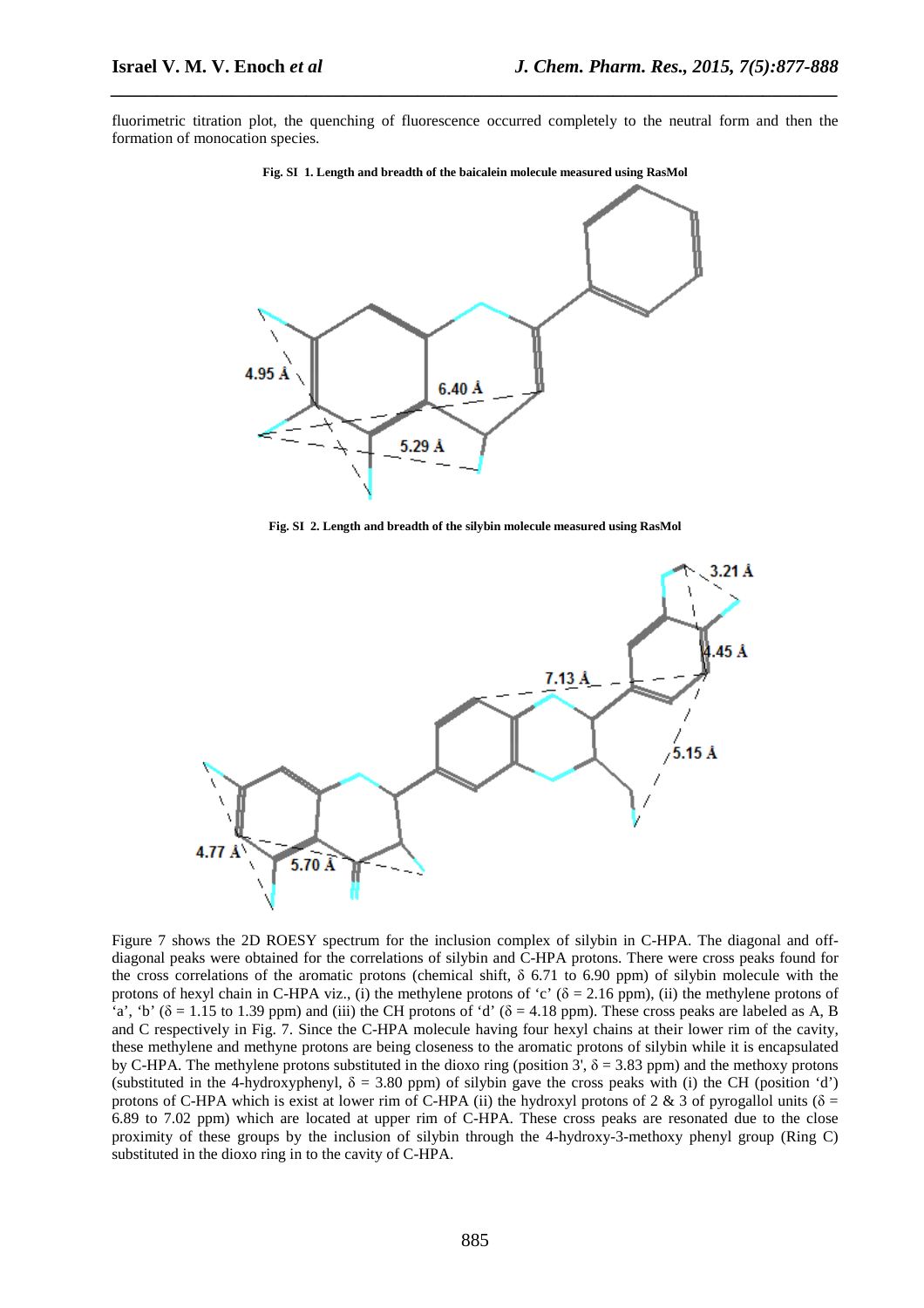

**Fig. SI 3. Length and breadth of the C-Hexylpyrogallol[4]arene molecule measured using RasMol** 

*\_\_\_\_\_\_\_\_\_\_\_\_\_\_\_\_\_\_\_\_\_\_\_\_\_\_\_\_\_\_\_\_\_\_\_\_\_\_\_\_\_\_\_\_\_\_\_\_\_\_\_\_\_\_\_\_\_\_\_\_\_\_\_\_\_\_\_\_\_\_\_\_\_\_\_\_\_\_*

**Fig. SI 4. Time-resolved fluorescence spectra of baicalein with various concentrations of C-Hexylpyrogallol[4]arene** 



**Fig. SI 5. Molecular docking poses of baicalein–C-Hexylpyrogallol[4]arene (a). Hydrogen bonding interactions (b). hydrophobic interactions** 

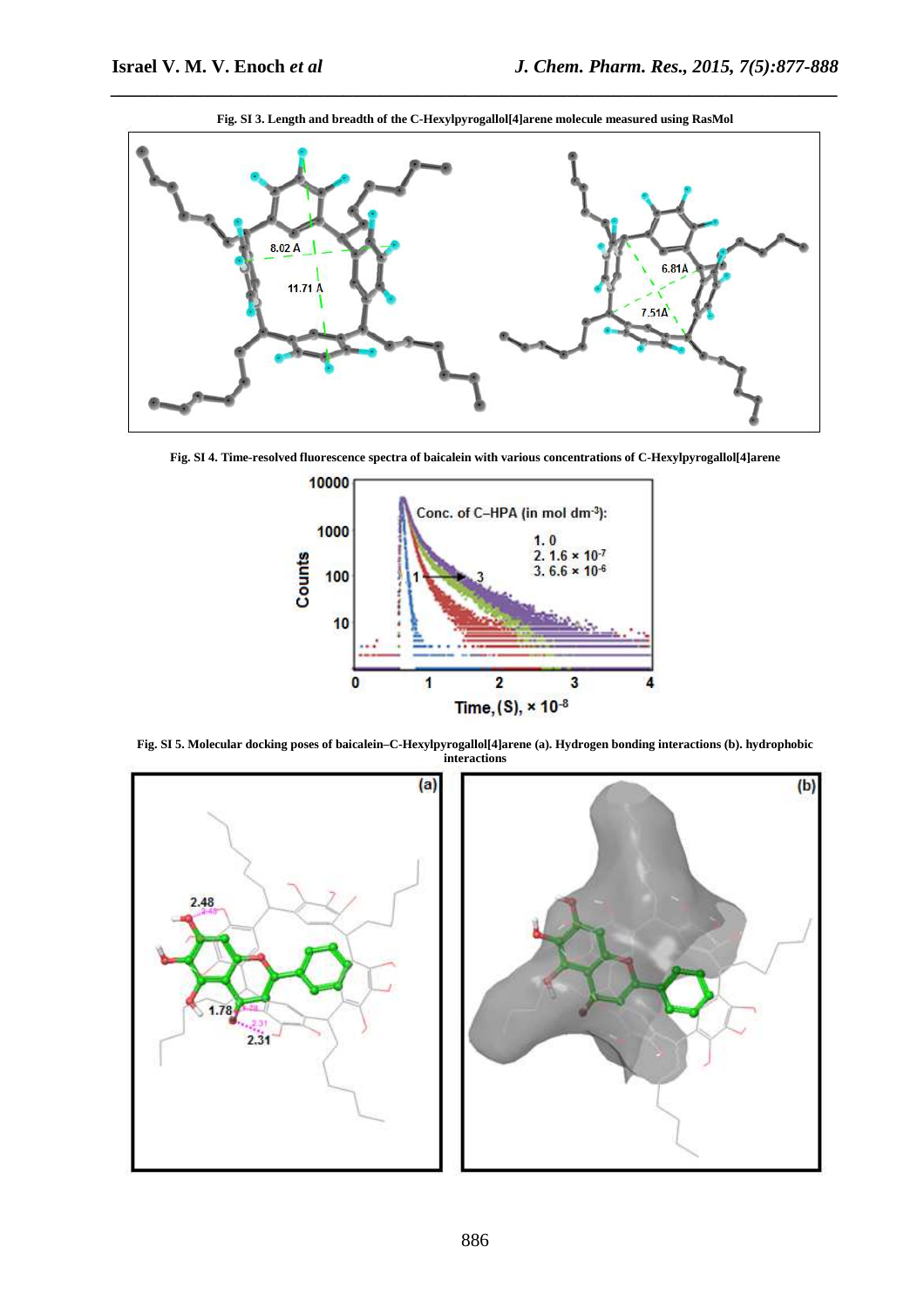*\_\_\_\_\_\_\_\_\_\_\_\_\_\_\_\_\_\_\_\_\_\_\_\_\_\_\_\_\_\_\_\_\_\_\_\_\_\_\_\_\_\_\_\_\_\_\_\_\_\_\_\_\_\_\_\_\_\_\_\_\_\_\_\_\_\_\_\_\_\_\_\_\_\_\_\_\_\_* **Fig. SI 6. Time-resolved fluorescence spectra of silybin with various concentrations of C-Hexylpyrogallol[4]arene** 



**Fig. SI 7. Molecular docking poses of silybin–C-Hexylpyrogallol[4]arene (a). Hydrogen bonding interactions (b). hydrophobic interactions** 



The discussed mode of inclusion of silybin by the C-HPA is supported with molecular docking study. The molecular docking study between silybin and C-HPA showed the G-score value is  $-4.75$  kcalmol<sup>-1</sup> and the hydrogen bonding score is  $-2.85$  kcalmol<sup>-1</sup>. The interaction of silybin through the 4-hydroxy-3-methoxy phenyl group (i.e., Ring C substituted in the dioxo ring) in to the cavity of C-HPA by the hydrogen bonding and the hydrophobic interactions. The hydrogen bonding and the hydrophobic interaction docking poses of silybin with C-HPA is given in Figs. SI 7 (a) and (b) respectively. Hence we concluded the mode inclusion of silybin–C-HPA and the structure of the complex is proposed as shown in Fig. 5 (b).

#### **CONCLUSION**

Host–guest association of the baicalein and silybin with the host C-HPA resulted with the formation of inclusion complexes with the stoichiometric ratio of 1:1 individually. The binding strength of baicalein/silybin–C-HPA complex is determined from the Benesi–Hildebrand equation and the binding constant values are  $6.71 \times 10^4$  mol<sup>-1</sup> dm<sup>3</sup> and 4.99  $\times$  10<sup>4</sup> mol<sup>-1</sup> dm<sup>-3</sup> respectively. This is evidenced by the time-resolved fluorescence study. There is a decrease in the shorter lifetime species of guests (baicalein/silybin) in water and an increase in the longer one by the added C-HPA which is due to the complex formation. The change in the  $pK_a$  values in the absence and the presence of C-HPA also supports the host-guest association occurred between the baicalein/silybin–C-HPA complexes. The structures of the inclusion complexes are proposed by the correlation peaks obtained from 2D ROESY NMR spectroscopy and the orientations the guest molecules to the host by molecular docking study.